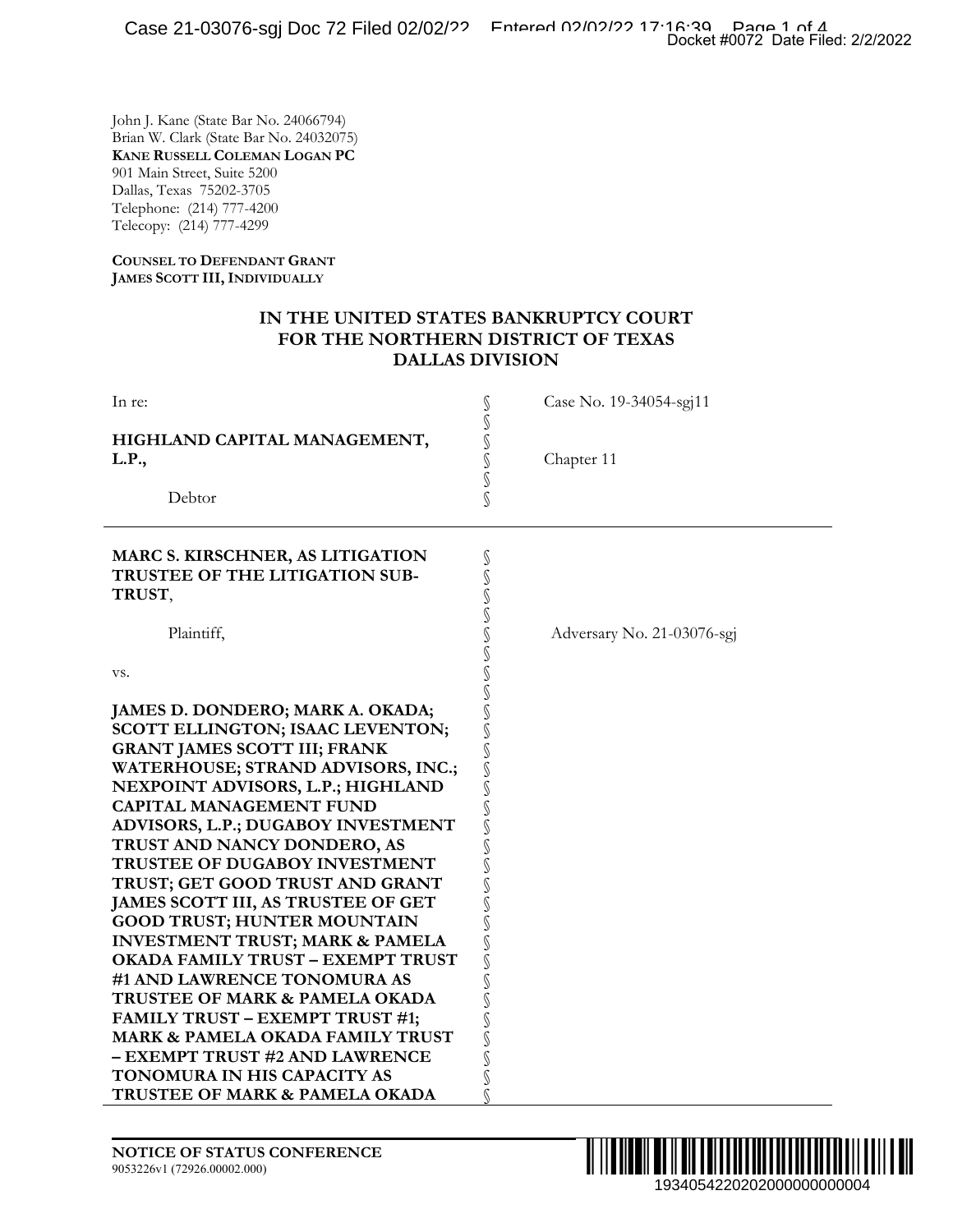§ § § § § § § § § §

**FAMILY TRUST – EXEMPT TRUST #2; CLO HOLDCO, LTD.; CHARITABLE DAF HOLDCO, LTD.; CHARITABLE DAF FUND, LP.; HIGHLAND DALLAS FOUNDATION; RAND PE FUND I, LP, SERIES 1; MASSAND CAPITAL, LLC; MASSAND CAPITAL, INC.; SAS ASSET RECOVERY, LTD.; AND CPCM, LLC**,

Defendants.

## **NOTICE OF STATUS CONFERENCE**

**PLEASE TAKE NOTICE** that pursuant to the *Stipulation Regarding Defendants' Motions to Withdraw the Reference* [Docket No. 65] (the "Stipulation"), the following matter has been rescheduled to be heard at a status conference on **Thursday, March 17, 2022 at 9:30 a.m. Central Time** (the "Status Conference") to consider *Defendant Grant James Scott's Motion to Withdraw the Reference* [Docket No. 50] (the "Scott Motion to Withdraw") and *Defendant Grant James Scott's Brief in Support of Motion to Withdraw the Reference* [Docket No. 51] (the "Scott's Brief").

 The Status Conference will take place **via WebEx** before the Honorable Stacey G. C. Jernigan, United States Bankruptcy Judge for the Northern District of Texas, Dallas Division.

**PLEASE TAKE FURTHER NOTICE**, that pursuant to the Stipulation, the Litigation Trustee's response to the Scott Motion to Withdraw shall be filed no later than **12:00 p.m. Central Time on March 4, 2022** and any reply briefs in support of the Scott Motion to Withdraw shall be filed no later than **12:00 p.m. Central Time on March 14, 2022**.

**PLEASE TAKE FURTHER NOTICE** that the Hearing will be conducted via WebEx videoconference, and parties in interest wishing to appear at the Hearing can do so by videoconference or telephone using the following link and telephone information:

**For WebEx Video Participation/Attendance**  Link: https://uscourts.webex.com/meet/jerniga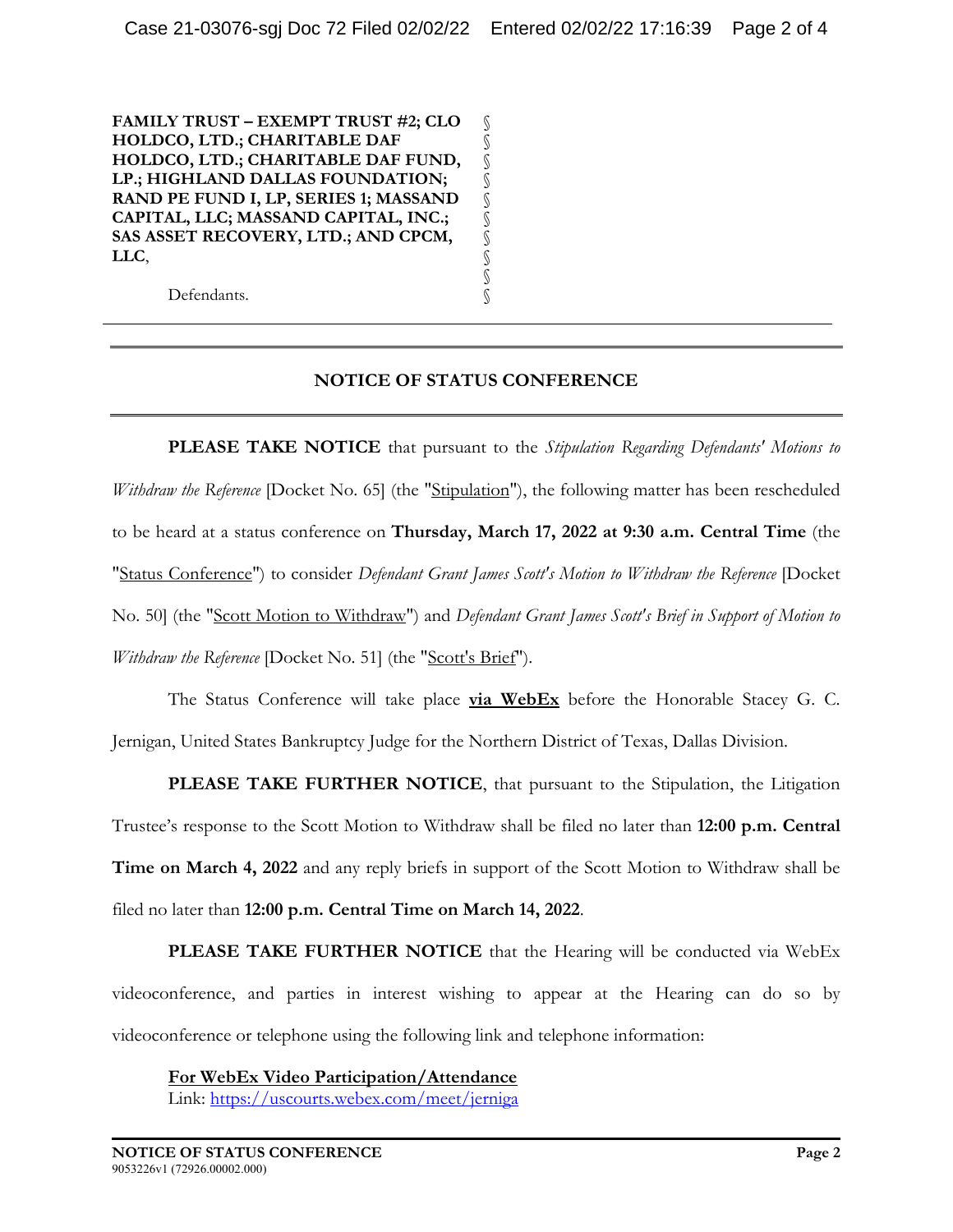**For WebEx Telephonic Only Participation/Attendance**  Dial-In: 1.650.479.3207 Meeting ID: 479 373 582

WebEx Hearing Instructions for the Hearing may be obtained from:

https://www.txnb.uscourts.gov/judges-info/hearing-dates/judge-jernigans-hearing-dates and a

copy of those instructions is attached hereto.

DATED: February 2, 2022 Respectfully submitted,

### **KANE RUSSELL COLEMAN LOGAN PC**

By: */s/John J. Kane* John J. Kane State Bar No. 24066794 Brian W. Clark State Bar No. 24032075 901 Main Street, Suite 5200 Dallas, Texas 75202 Telephone - (214) 777-4200 Telecopier - (214) 777-4299 E-mail: jkane@krcl.com E-mail: bclark@krcl.com

**ATTORNEYS FOR DEFENDANT GRANT JAMES SCOTT** 

## **CERTIFICATE OF SERVICE**

I hereby certify that on February 2, 2022, a true and correct copy of the foregoing document

was served via the Court's electronic case filing system (ECF) upon all parties receiving such service

in this adversary proceeding.

 */s/ John J. Kane* 

John J. Kane